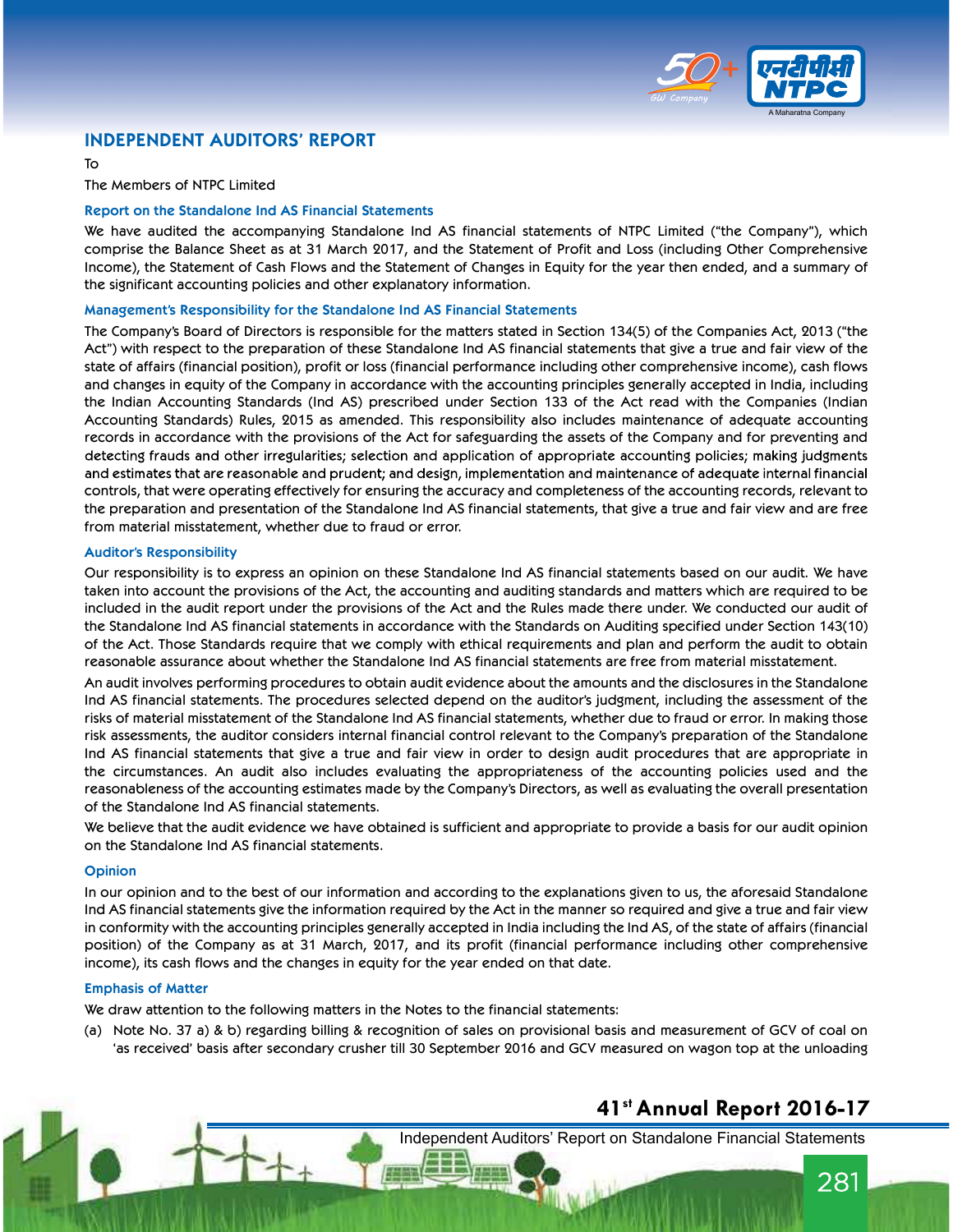

point w.e.f. 1 October 2016 in respect of most of the stations pending disposal of petition by CERC and ratification by Hon'ble Delhi High Court and related matters as mentioned in the said note.

- (b) Note No. 47 in respect of a Company's ongoing project where the order of NGT has been stayed by the Hon'ble Supreme Court of India and the matter is sub-judice.
- (c) Note No. 60 regarding recognition of an impairment loss of  $\bar{z}$  782.95 crore in respect of investment in joint venture Ratnagiri Gas & Power Private Limited (RGPPL) as 'Exceptional items - impairment loss on investment' in the Statement of Profit and Loss based on recoverable amount of these investments arrived at by an independent expert after considering the proposed demerger scheme awaiting approval of NCLT, New Delhi.

Our opinion is not modified in respect of these matters.

### Other Matters

The comparative financial information of the Company for the year ended 31 March 2016 and the transition date opening balance sheet as at 1 April 2015 included in these Standalone Ind AS financial statements, are based on the previously issued statutory financial statements prepared in accordance with the Companies (Accounting Standards) Rules, 2006 audited by us/the predecessor auditors, whose audit report for the year ended 31 March 2016 and 31 March 2015 dated 30 May 2016 and 29 May 2015 respectively expressed an unmodified opinion on those Standalone financial statements, as adjusted for the differences in the accounting principles adopted by the Company on transition to the Ind AS, which have been audited by us.

Our opinion is not modified in respect of above matter.

#### Report on Other Legal and Regulatory Requirements

- 1. As required by the Companies (Auditor's Report) Order, 2016 ("the Order") issued by the Central Government in terms of Section 143(11) of the Act, and on the basis of such checks of the books and records of the Company as we considered appropriate and according to the information and explanations given to us, we give in "Annexure 1" a statement on the matters specified in paragraphs 3 and 4 of the said Order.
- 2. We are enclosing our report in terms of Section 143(5) of the Act, on the basis of such checks of the books and records of the Company as we considered appropriate and according to the information and explanations given to us, in the "Annexure 2" on the directions and sub-directions issued by the Comptroller and Auditor General of India.
- 3. As required by Section 143(3) of the Act, we report that:
	- (a) We have sought and obtained all the information and explanations which to the best of our knowledge and belief were necessary for the purposes of our audit.
	- (b) In our opinion, proper books of account as required by law have been kept by the Company so far as it appears from our examination of those books.
	- (c) The Balance Sheet, the Statement of Profit and Loss (including Other Comprehensive Income), the Statement of Cash Flows and the Statement of Changes in Equity dealt with by this Report are in agreement with the books of account.
	- (d) In our opinion, the aforesaid Standalone Ind AS financial statements comply with the Indian Accounting Standards prescribed under Section 133 of the Act read with the Companies (Indian Accounting Standards) Rules, 2015 as amended.
	- (e) Being a Government Company pursuant to the Notification No. GSR 463(E) dated 5 June 2015 issued by the Ministry of Corporate Affairs, Government of India, provisions of sub-section (2) of Section 164 of the Act, are not applicable to the Company.
	- (f) With respect to the adequacy of the internal financial controls over financial reporting of the Company and the operating effectiveness of such controls, refer to our separate report in "Annexure 3".
	- (g) With respect to the other matters to be included in the Auditor's Report in accordance with Rule 11 of the Companies (Audit and Auditors) Rules, 2014, in our opinion and to the best of our information and according to the explanations given to us:
		- i. The Company has disclosed the impact of pending litigations on its financial position in its Standalone Ind AS financial statements. Refer Note No. 71 to the financial statements.
		- ii. The Company has made provision, as required under the applicable law or Indian accounting standards, for material foreseeable losses, if any, on long-term contracts including derivative contracts;

**TITTING** Re

### 41st Annual Report 2016-17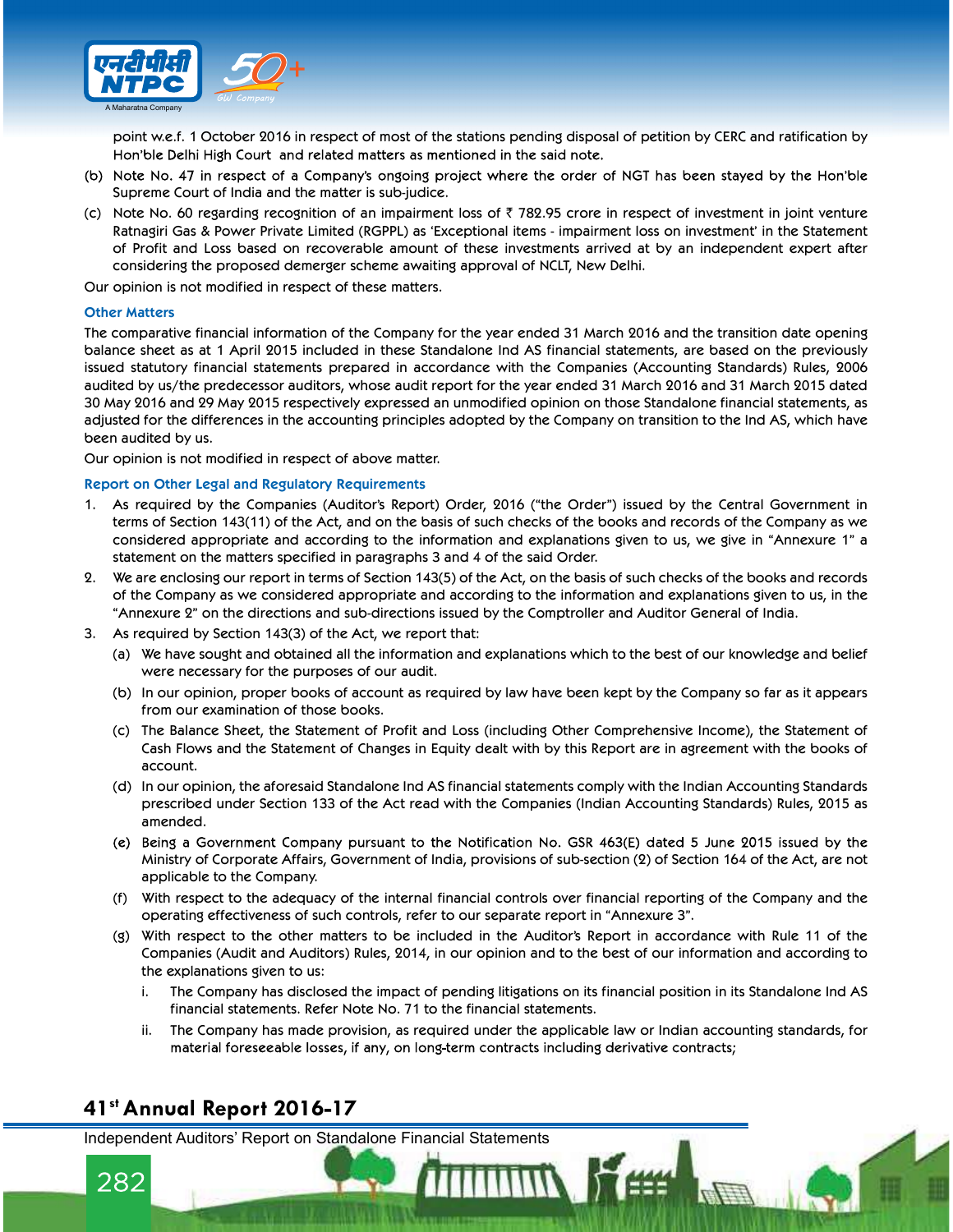

- iii. There has been no delay in transferring amounts, required to be transferred, to the Investor Education and Protection Fund by the Company.
- iv. The Company has provided requisite disclosures in Note No. 73 of its financial statements as to holdings as well as dealings in Specified Bank Notes (SBN) during the period from 8 November 2016 to 30 December 2016. Based on the audit procedures and relying on the management representation, we report that the disclosures are in accordance with the books of accounts and records maintained by the Company. However, as stated in the said note, SBN aggregating to  $\bar{\tau}$  39,44,500/- have been received during the period from transactions at hospitals/guest houses etc. and from deposit of imprest/staff advance by employees of the company at project stations, which were not permitted.

For T.R. Chadha & Co LLP Chartered Accountants Firm Reg. No. 006711N/N500028

Firm Reg. No. 004501C

For PSD & Associates For Sagar & Associates Chartered Accountants<br>Firm Reg. No. 003510S

(Neena Goel) Partner M. No. 057986

For Kalani & Co. Chartered Accountants Firm Reg. No. 000722C

> (Vikas Gupta) Partner M. No. 077076

 Place: New Delhi Date: 29 May 2017 Firm Reg. No. 313085E (S. S. Poddar) Partner

M. No.051113

For P. A. & Associates Chartered Accountants

> (V. B. Singh) Partner M. No. 073124

For S. K. Kapoor & Co. Chartered Accountants Firm Reg. No. 000745C

(Thalendra Sharma) (D. Manohar) **Partner Partner Partner Partner Partner** M. No. 079236 M. No.029644

> For B M Chatrath & Co. LLP Chartered Accountants Firm Reg. No. 301011E/E300025

> > (P. R. Paul) Partner M. No. 051675

### 41st Annual Report 2016-17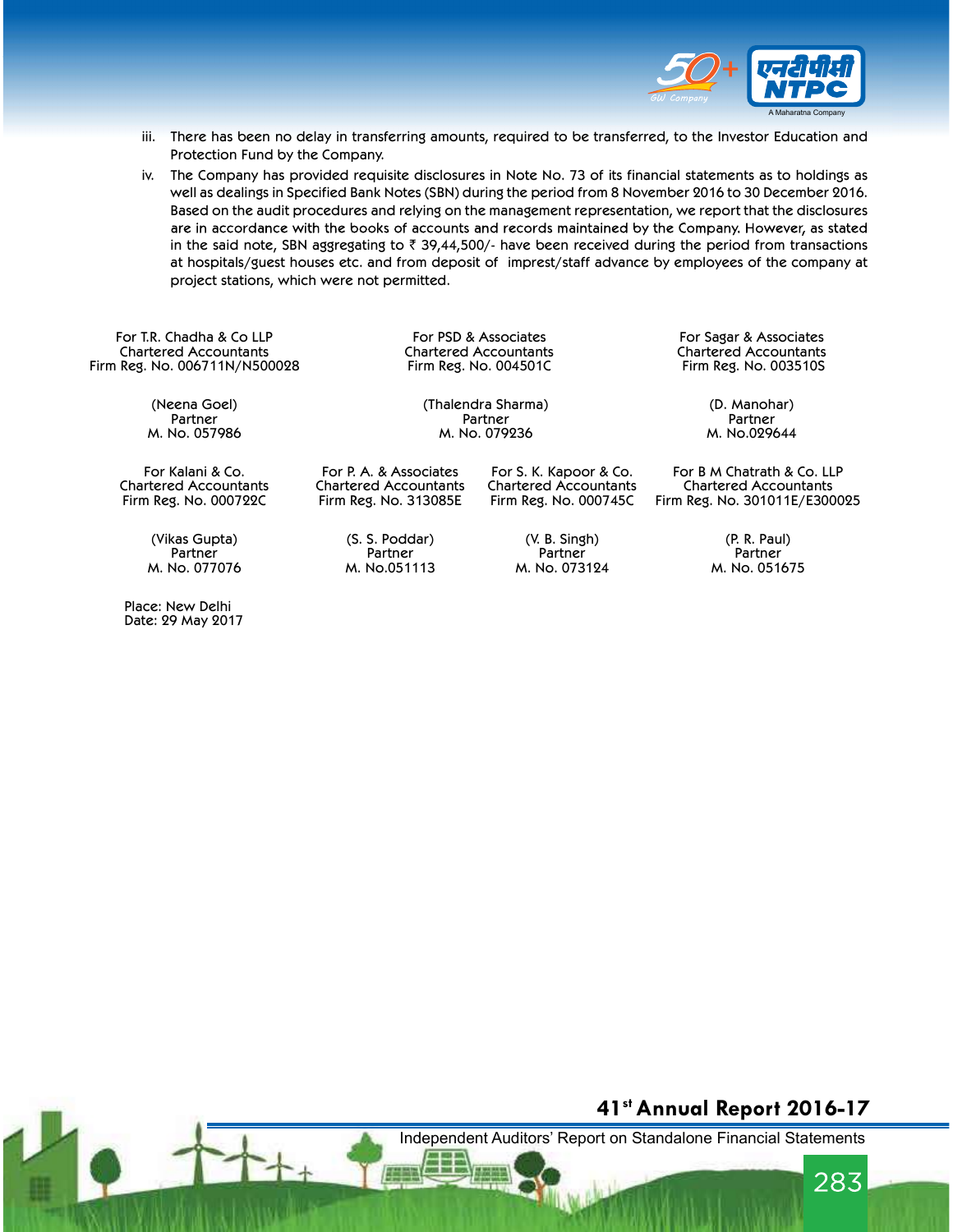

### ANNEXURE 1 TO THE INDEPENDENT AUDITORS' REPORT

Referred to in our report of even date to the members of NTPC LIMITED on the accounts for the year ended 31 March 2017

- (i) (a) The Company has generally maintained proper records showing full particulars including quantitative details and situation of fixed assets (Property, Plant & Equipment).
	- (b) There is a regular programme of physical verification of all fixed assets (Property, Plant & Equipment) over a period of two years which, in our opinion, is reasonable having regard to the size of the Company and the nature of its assets. No material discrepancies were noticed on such verification.
	- (c) The title deeds of all the immovable properties are held in the name of the Company except as follows:

| assets. No material discrepancies were noticed on such verification. |                 |                  |                                                                     |                                                        | There is a regular programme of physical verification of all fixed assets (Property, Plant & Equipment) over a period<br>of two years which, in our opinion, is reasonable having regard to the size of the Company and the nature of its<br>The title deeds of all the immovable properties are held in the name of the Company except as follows: |  |  |
|----------------------------------------------------------------------|-----------------|------------------|---------------------------------------------------------------------|--------------------------------------------------------|-----------------------------------------------------------------------------------------------------------------------------------------------------------------------------------------------------------------------------------------------------------------------------------------------------------------------------------------------------|--|--|
| Description of<br>Asset                                              | No. of<br>cases | Area in<br>acres | <b>Gross block</b><br>as on<br>31.03.2017<br>( $\bar{\zeta}$ crore) | Net block<br>as on<br>31.03.2017<br>$(5 \text{ core})$ | <b>Remarks</b><br>$($ If Any $)$                                                                                                                                                                                                                                                                                                                    |  |  |
| Land                                                                 |                 |                  |                                                                     |                                                        | The<br>taking<br>is<br>Company                                                                                                                                                                                                                                                                                                                      |  |  |
| Freehold                                                             | 920             | 9,235            | 1,940.44                                                            | 1,940.44                                               | for<br>appropriate<br>steps<br>completion of legal formalities                                                                                                                                                                                                                                                                                      |  |  |
| Leasehold                                                            | 589             | 12,570           | 1,869.67                                                            | 1,735.89                                               |                                                                                                                                                                                                                                                                                                                                                     |  |  |
| Building &<br><b>Structures</b>                                      | $\mathbf 2$     |                  | 4.97                                                                | 3.14                                                   |                                                                                                                                                                                                                                                                                                                                                     |  |  |

- (ii) The inventory has been physically verified by the management at reasonable intervals. No material discrepancies were noticed on such physical verification.
- (iii) The Company has not granted any loans, secured or unsecured to any companies, firms, limited liability partnership or other parties covered in the register maintained under Section 189 of the Act.

In view of the above, clause  $3$  (iii)(a),  $3$  (iii)(b) and  $3$  (iii)(c) of the Order are not applicable.

- (iv) The Company has complied with the provisions of Section 185 and 186 of the Act in respect of loans advanced to subsidiary companies and investments made in the subsidiary and joint venture companies. The Company has not given any guarantee or provided any security to any party covered under Section 185 and 186 of the Act.
- (v) The Company has not accepted deposits from the public. As such, the directives issued by the Reserve Bank of India, the provisions of Sections 73 to 76 or any other relevant provisions of the Act and the rules framed there under are not applicable to the Company. The Company has obtained deposits from the dependants of employees who die or suffer permanent total disability for which the Company has applied to the Ministry of Corporate Affairs, Government of India for continuation of the exemption earlier obtained in respect of applicability of Section 58 A of the Companies Act, 1956, which is still awaited (refer Note 31 c) of the Financial Statements). No order has been passed with respect to Section 73 to 76, by the Company Law Board or National Company Law Tribunal or Reserve Bank of India or any Court or any other Tribunal.
- (vi) We have broadly reviewed the accounts and records maintained by the Company pursuant to the Rules made by the Central Government for the maintenance of cost records under sub-section (1) of Section 148 of the Act read with Companies (Cost Records & Audit) Rules, 2014 and we are of the opinion that prima facie the prescribed accounts and records have been made and maintained. We have not, however, made detailed examination of the records with a view to determine whether they are accurate and complete.
- (vii) (a) Undisputed statutory dues including provident fund, income tax, sales-tax, wealth tax, service tax, duty of customs, duty of excise, value added tax, cess and other statutory dues have generally been regularly deposited with the appropriate authorities and there are no undisputed statutory dues outstanding as on 31 March 2017 for a period of more than six months from the date they became payable. We have been informed that employees' state insurance is not applicable to the Company.
	- (b) According to information and explanations given to us, the gross disputed statutory dues of income tax or sales tax or service tax or duty of customs or duty of excise or value added tax amounts to ₹ 9,759.85 crore in aggregate as on 31 March 2017, out of which  $\bar{\tau}$  9,564.74 crore has been deposited under protest/adjusted by tax authorities and the balance of  $\bar{\tau}$  195.10 crore of dues have not been deposited on account of matters pending before appropriate authorities as detailed below:

# 41st Annual Report 2016-17

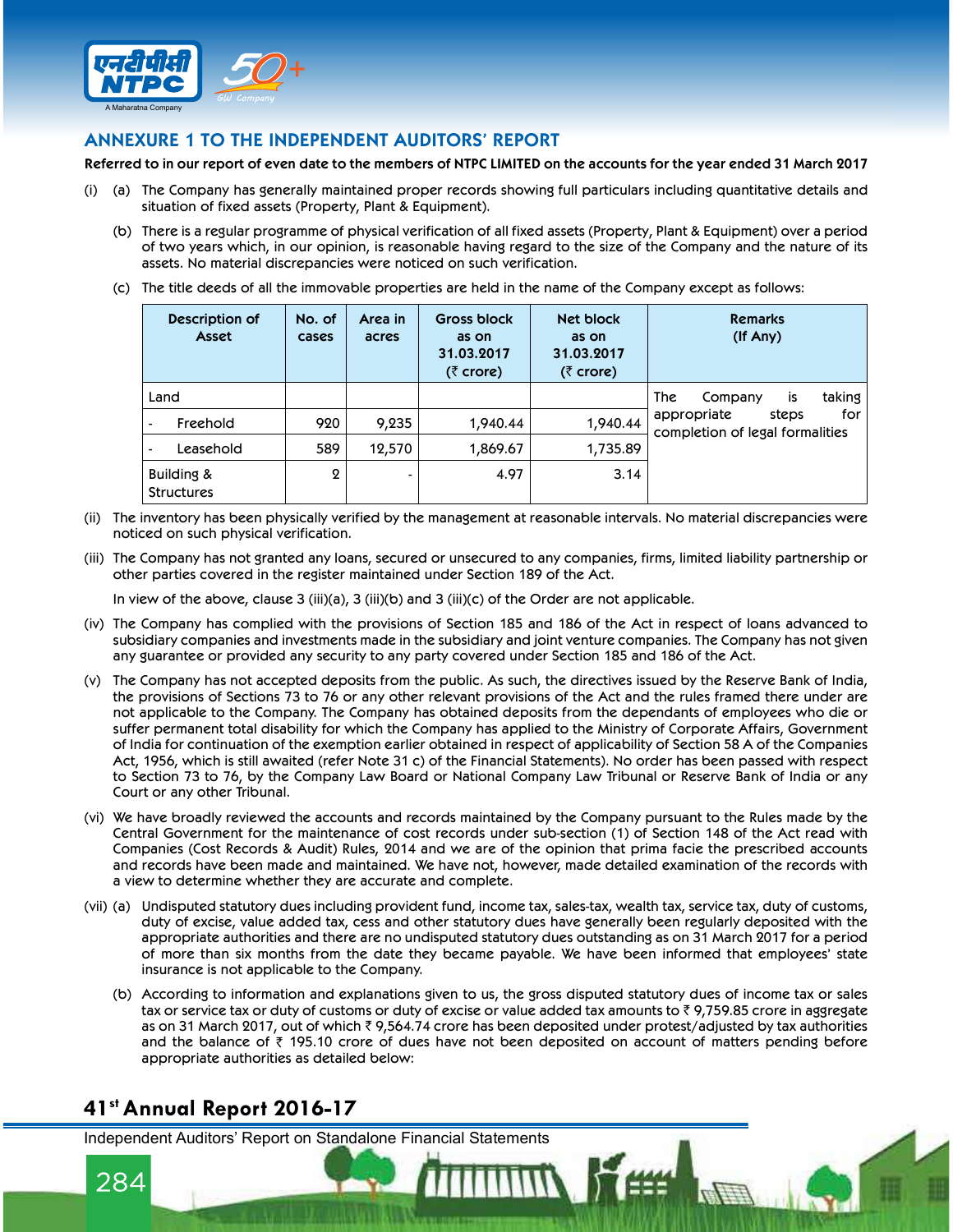

|                  |                                                                                                     |                                               |                                                                                   |                                                               |                                                   |                                                                                         | <b>NTPC</b>                                                 |
|------------------|-----------------------------------------------------------------------------------------------------|-----------------------------------------------|-----------------------------------------------------------------------------------|---------------------------------------------------------------|---------------------------------------------------|-----------------------------------------------------------------------------------------|-------------------------------------------------------------|
| SI.<br>No.       | Name of<br><b>Statute</b>                                                                           | Nature of<br>the disputed<br>statutory dues   | Period to<br>which the<br>amount<br>relates (FY)                                  | Forum where<br>the dispute is<br>pending                      | <b>Gross</b><br>disputed<br>amount<br>$(5$ crore) | Amount<br>deposited<br>under<br>protest/<br>adjusted by<br>tax authorities<br>(₹ crore) | A Maharatna Company<br>Amount not<br>deposited<br>(₹ crore) |
| $\mathbf 1$      | Income Tax                                                                                          | Income Tax/                                   | 2006-07,<br>2009-10                                                               | <b>ITO</b><br>(TDS)/AO                                        | 0.79                                              | 0.78                                                                                    | 0.01                                                        |
|                  | Act, 1961<br>Penalty/TDS                                                                            |                                               | 2013-14                                                                           | Asst.<br>Commissioner<br>of Income Tax                        | 0.12                                              | 0.12                                                                                    |                                                             |
|                  |                                                                                                     | 2005-06,<br>2007-08,<br>2009-10 to<br>2013-14 | Commissioner<br>of Income Tax<br>(Appeals)                                        | 2,296.70                                                      | 2,158.36                                          | 138.34                                                                                  |                                                             |
|                  |                                                                                                     |                                               | 2001-02,<br>2003-04 to<br>2011-12                                                 | Income Tax<br>Appellate<br>Tribunal                           | 7,326.56                                          | 7,326.52                                                                                | 0.04                                                        |
|                  |                                                                                                     |                                               | 2004-05                                                                           | High Court                                                    | 68.63                                             | 68.63                                                                                   |                                                             |
|                  |                                                                                                     |                                               | 1978-79                                                                           | Supreme<br>Court                                              | 0.45                                              | 0.45                                                                                    |                                                             |
| $\boldsymbol{2}$ | Income Tax<br>Ordinance of<br>Bangladesh,<br>1984                                                   | Income Tax                                    | 2012-13,<br>2013-14                                                               | Commissioner<br>of Taxes<br>(Appeal),<br>Dhaka,<br>Bangladesh | 2.74                                              |                                                                                         | 2.74                                                        |
| 3                | <b>Central Sales</b><br><b>Central Sales</b><br>Tax and<br>Tax/VAT<br>VAT Acts of<br>various States |                                               | 1988-89 to<br>1997-98,<br>2000-01,<br>2002-03,<br>2004-05,<br>2006-07,<br>2011-12 | Additional<br>Commissioner<br>of Sales Tax*                   | 6.50                                              | 1.52                                                                                    | 4.98                                                        |
|                  |                                                                                                     |                                               | 2001-02 to<br>2006-07                                                             | Deputy<br>Commissioner<br>of Sales Tax                        | 11.66                                             |                                                                                         | 11.66                                                       |
|                  |                                                                                                     |                                               | 2000-01,<br>2005-06                                                               | Joint<br>Commissioner<br>of Sales Tax**                       | 1.04                                              | 0.36                                                                                    | 0.68                                                        |
|                  |                                                                                                     | 2004-05 to<br>2007-08                         | Commissioner<br>of Sales Tax<br>$***$                                             | 16.80                                                         | 6.17                                              | 10.63                                                                                   |                                                             |
|                  |                                                                                                     | 1985-86,<br>2000-01 to<br>2010-11             | Appellate<br>Tribunal/<br>Board of<br>Revenue                                     | 16.10                                                         | 1.69                                              | 14.41                                                                                   |                                                             |
|                  |                                                                                                     |                                               | 1997-98<br>2000-01                                                                | High Court                                                    | 2.18                                              |                                                                                         | 2.18                                                        |

# 41st Annual Report 2016-17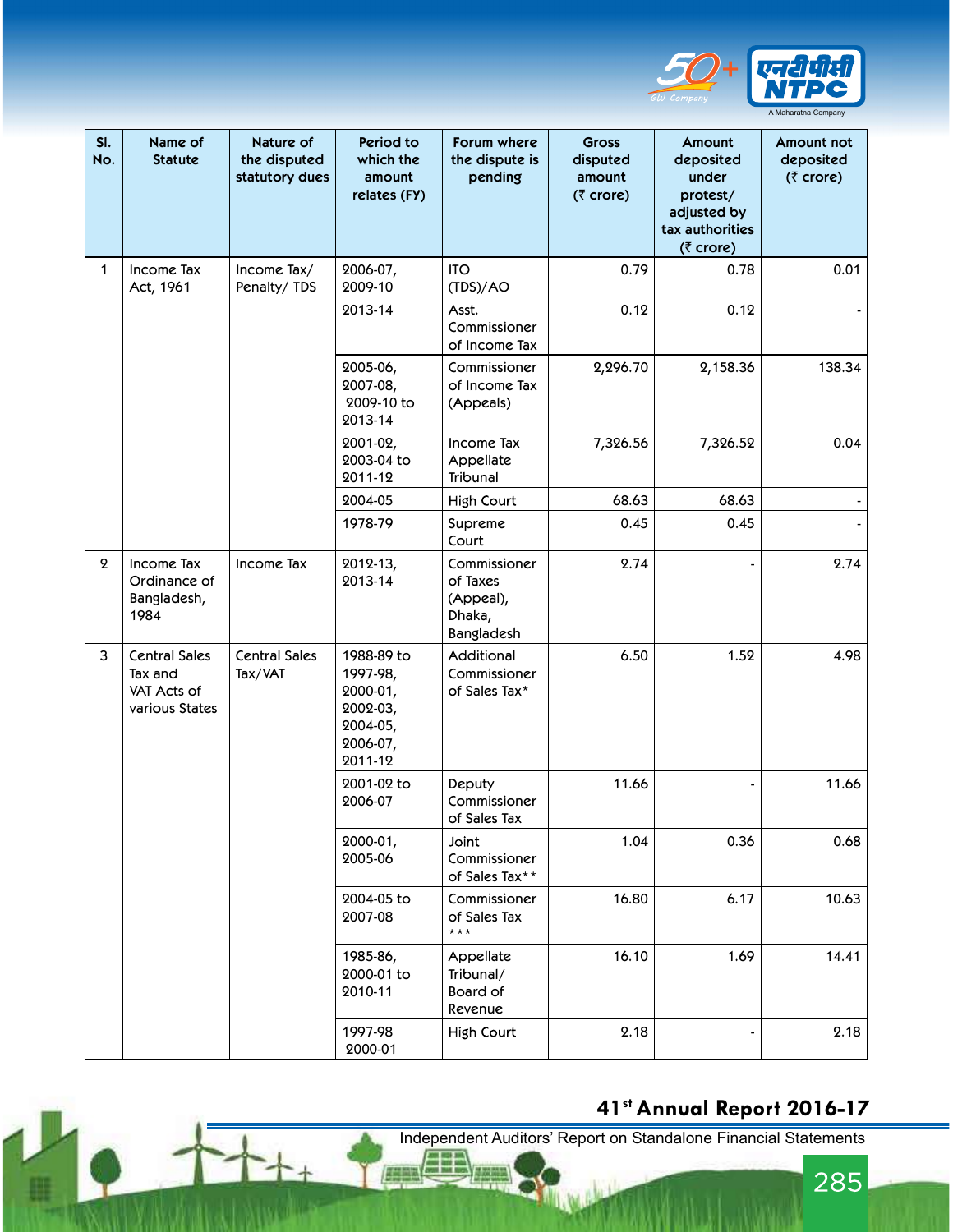

| SI.<br>No.              | Name of<br><b>Statute</b>          | Nature of<br>the disputed<br>statutory dues | Period to<br>which the<br>amount<br>relates (FY) | Forum where<br>the dispute is<br>pending                                              | <b>Gross</b><br>disputed<br>amount<br>$(5$ crore) | Amount<br>deposited<br>under<br>protest/<br>adjusted by<br>tax authorities<br>(₹ crore) | Amount not<br>deposited<br>$(5$ crore) |
|-------------------------|------------------------------------|---------------------------------------------|--------------------------------------------------|---------------------------------------------------------------------------------------|---------------------------------------------------|-----------------------------------------------------------------------------------------|----------------------------------------|
| $\overline{\mathbf{4}}$ | Finance Act,<br>1994               | Service Tax                                 | 2011-12 to<br>2015-16                            | Appeal yet<br>to be filed<br>(within 3<br>months from<br>date of order<br>of 30.3.17) | 0.38                                              |                                                                                         | 0.38                                   |
|                         |                                    |                                             | 2012-13 to<br>2014-15                            | Additional<br>Commissioner<br>of CEST                                                 | 0.70                                              | 0.01                                                                                    | 0.69                                   |
|                         |                                    |                                             | 2009-10 to<br>2013-14                            | Commissioner<br>(Appeals)                                                             | 0.74                                              | 0.02                                                                                    | 0.72                                   |
|                         |                                    |                                             | 2005-06 to<br>2015-16                            | CESTAT****                                                                            | 2.23                                              | 0.05                                                                                    | 2.18                                   |
|                         | Customs Act,<br>1962               | Duty of<br>Customs                          | 1999-2000,<br>2010-11                            | Assistant<br>Commissioner<br>of CEST                                                  | 4.50                                              |                                                                                         | 4.50                                   |
|                         |                                    |                                             | 2005-06 to<br>2015-16                            | Additional<br>Commissioner<br>of CEST                                                 | 0.28                                              | 0.02                                                                                    | 0.26                                   |
| 6                       | <b>Central Excise</b><br>Act, 1944 | Duty of Excise                              | 2011-12 to<br>2014-15                            | Commissioner<br>(Appeals)                                                             | 0.74                                              | 0.04                                                                                    | 0.70                                   |
|                         | <b>Total</b>                       |                                             |                                                  |                                                                                       | 9,759.84                                          | 9,564.74                                                                                | 195.10                                 |

\*\* Includes ₹1.02 crore towards the demand for CST raised by Sales tax officer, which has been stayed by the Hon'ble High Court.

\*\*\* Includes  $\bar{z}$  2.08 crore and  $\bar{z}$  0.29 crore towards the demand for VAT raised by Sales tax officer, which has been stayed by the Hon'ble High Court and Commissioner of Sales tax respectively.

\*\*\*\* Includes ₹ 0.30 crore towards the demand for service tax raised by Commissioner, Central Excise Customs and Service Tax which has been stayed by CESTAT.

- (viii) In our opinion and according to the information and explanations given to us, the Company has not defaulted in repayment of dues to financial institutions, banks or debenture holders.
- (ix) The Company has not raised any money by way of initial public offer or further public offer (including debt instruments). According to the information and explanations given to us, the money raised by the Company by way of term loans have been applied for the purpose for which they were obtained.
- (x) According to the information and explanations given to us and as represented by the Management and based on our examination of the books and records of the Company and in accordance with generally accepted auditing practices in India, no case of frauds by the Company or any fraud on the Company by its officers or employees has been noticed or reported during the year.
- (xi) As per Notification No. GSR 463(E) dated 5 June 2015 issued by the Ministry of Corporate Affairs, Government of India, Section 197 of the Act is not applicable to the Government Companies. Accordingly, provisions of clause 3 (xi) of the Order are not applicable to the Company.

# 41st Annual Report 2016-17

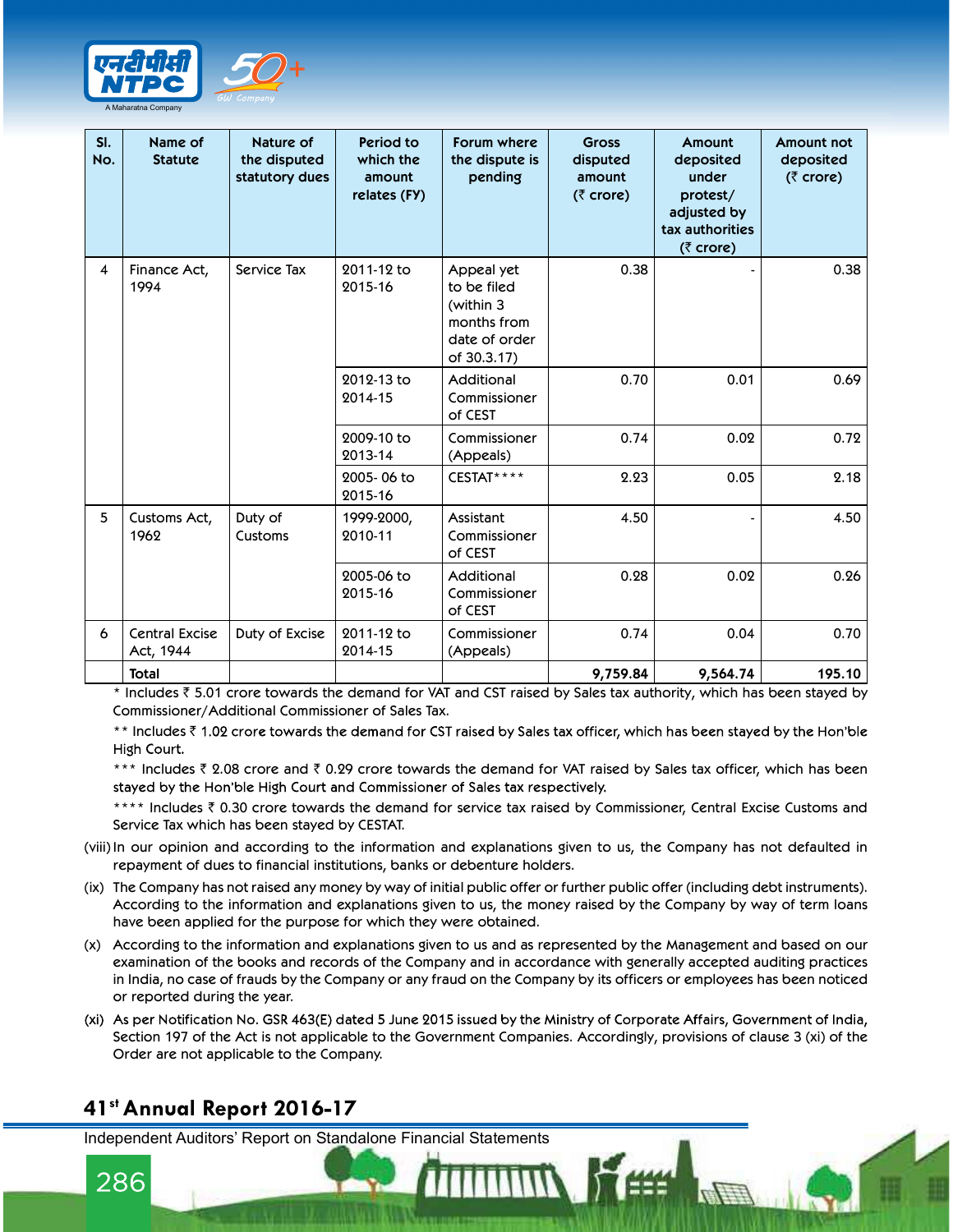

- (xii) The provisions of clause 3 (xii) of the Order, for Nidhi Company, are not applicable to the Company.
- (xiii) The Company has complied with the provisions of Section 177 and 188 of the Act w.r.t. transactions with the related parties, wherever applicable. Details of the transactions with the related parties have been disclosed in the financial statements as required by the applicable Indian accounting standards.
- (xiv) The Company has not made any preferential allotment or private placement of shares or fully or partly convertible debentures during the year under review. Accordingly, provisions of clause 3 (xiv) of the Order are not applicable to the Company.
- (xv) The Company has not entered into any non-cash transactions with the directors or persons connected with them as covered under Section 192 of the Act.
- (xvi) According to information and explanation given to us, the Company is not required to be registered u/s 45-IA of Reserve Bank of India Act, 1934. Accordingly, provision of clause 3(xvi) of the Order is not applicable to the Company.

For T.R. Chadha & Co LLP Chartered Accountants Firm Reg. No. 006711N/N500028

> (Neena Goel) Partner M. No. 057986

For Kalani & Co. Chartered Accountants Firm Reg. No. 000722C

> (Vikas Gupta) Partner M. No. 077076

 Place: New Delhi Date: 29 May 2017 For PSD & Associates For Sagar & Associates<br>Chartered Accountants For Schartered Accountants Firm Reg. No. 004501C Firm Reg. No. 003510S

(Thalendra Sharma) (D. Manohar) **Partner Partner Partner Partner Partner** M. No. 079236 M. No.029644

For P. A. & Associates Chartered Accountants Firm Reg. No. 313085E

> (S. S. Poddar) Partner M. No.051113

For S. K. Kapoor & Co. Chartered Accountants Firm Reg. No. 000745C

> (V. B. Singh) Partner M. No. 073124

Chartered Accountants Chartered Accountants

For B M Chatrath & Co. LLP Chartered Accountants Firm Reg. No. 301011E/E300025

> (P. R. Paul) Partner M. No. 051675

### 41st Annual Report 2016-17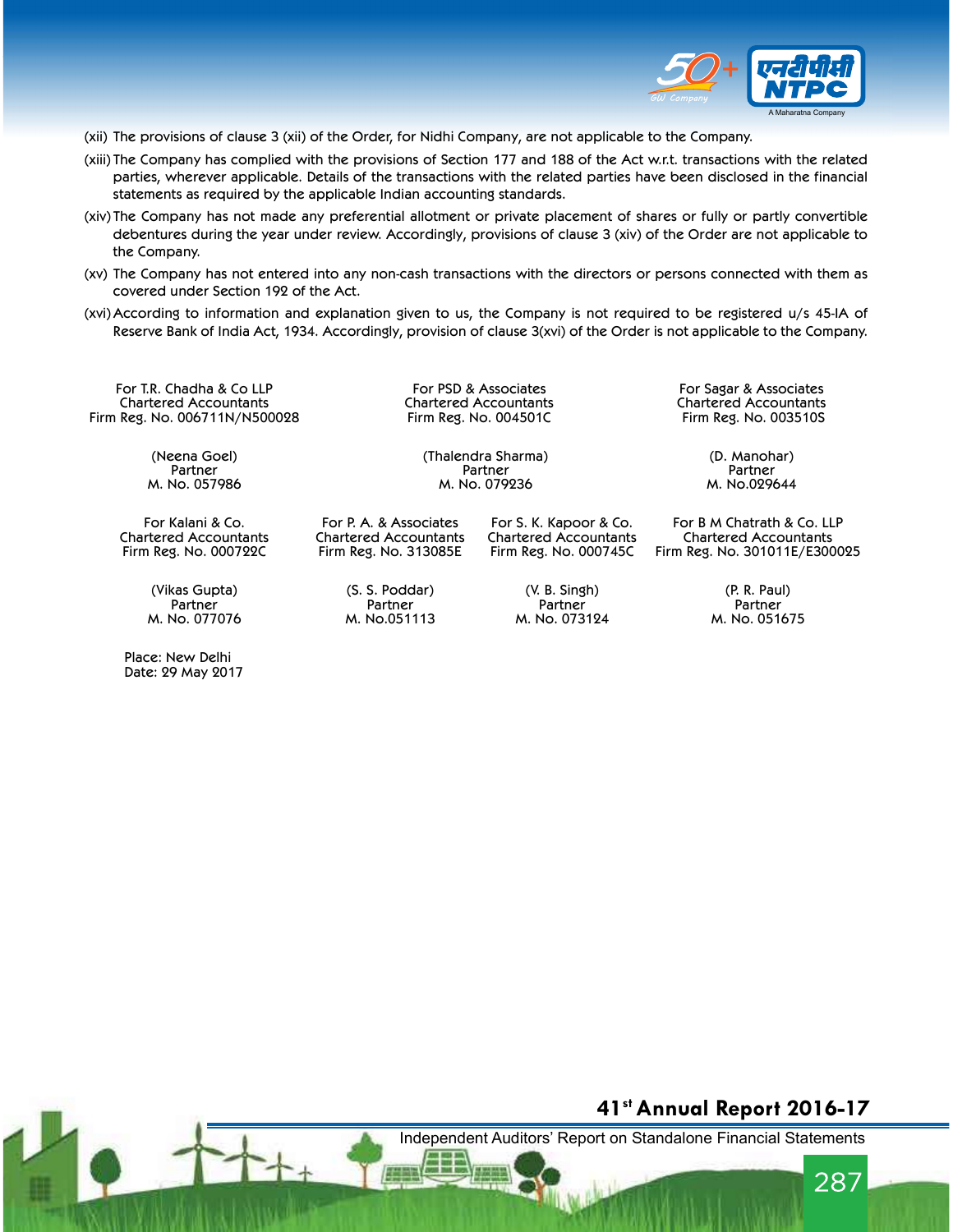

### ANNEXURE 2 TO THE INDEPENDENT AUDITORS' REPORT

|                  | lustalikii<br>Compani<br>A Maharatna Company<br><b>ANNEXURE 2 TO THE INDEPENDENT AUDITORS' REPORT</b>  |                                                                                                                                                                                                                                                                                                                                                                                                                                                                                                                                                                                                               |                                     |
|------------------|--------------------------------------------------------------------------------------------------------|---------------------------------------------------------------------------------------------------------------------------------------------------------------------------------------------------------------------------------------------------------------------------------------------------------------------------------------------------------------------------------------------------------------------------------------------------------------------------------------------------------------------------------------------------------------------------------------------------------------|-------------------------------------|
|                  |                                                                                                        | Referred to in our report of even date to the members of NTPC LIMITED on the accounts for the year ended 31 March 2017                                                                                                                                                                                                                                                                                                                                                                                                                                                                                        |                                     |
| SI.<br>No.       | Directions $u/s$ 143(5) of the Companies Act, 2013   Auditor's reply on action taken on the directions |                                                                                                                                                                                                                                                                                                                                                                                                                                                                                                                                                                                                               | Impact on<br>financial<br>statement |
| 1                | available.                                                                                             | Whether the Company has clear title/lease deeds The Company is having clear title/lease deeds for<br>for freehold and leasehold land respectively? entire freehold and leasehold land except 9,235<br>If not, please state the area of the freehold and acres of freehold land valuing $\bar{\tau}$ 1,940.44 crore and<br>leasehold land for which title/lease deeds are not   12,570 acres of leasehold land valuing ₹1,735.89<br>crore. According to information and explanation<br>given to us, reasonable steps have been taken by<br>the Company for getting the titles of these lands in<br>its favour. | Nil                                 |
| $\boldsymbol{2}$ | thereof and the amount involved.                                                                       | Whether there are any cases of waiver/write off According to information and explanations given<br>of debts/loans/ interest etc., if yes, the reasons to us, there are no cases of waiver/write off of<br>debts/loans/interest etc.                                                                                                                                                                                                                                                                                                                                                                           | Nil                                 |
| 3                | as gift from Govt. or other authorities?                                                               | Whether proper records are maintained for Proper records are maintained for inventories lying<br>inventories lying with third parties & assets received with third parties and also for assets received as<br>gift from Government or other authorities.                                                                                                                                                                                                                                                                                                                                                      | Nil                                 |

For T.R. Chadha & Co LLP Chartered Accountants Firm Reg. No. 006711N/N500028

> (Neena Goel) Partner M. No. 057986

For Kalani & Co. Chartered Accountants Firm Reg. No. 000722C

> (Vikas Gupta) **Partner** M. No. 077076

Place: New Delhi

Date: 29 May 2017

For PSD & Associates For Sagar & Associates<br>Chartered Accountants For Sagar & Accountants Chartered Accountants Chartered Accountants Firm Reg. No. 004501C Firm Reg. No. 003510S

(Thalendra Sharma) (D. Manohar) Partner Partner Partner Partner Partner Partner Partner Partner Partner Partner Partner Partner Partner Partner M. No. 079236 M. No.029644

For P. A. & Associates Chartered Accountants Firm Reg. No. 313085E

For S. K. Kapoor & Co. Chartered Accountants Firm Reg. No. 000745C

Chartered Accountants Firm Reg. No. 301011E/E300025

(S. S. Poddar) **Partner** M. No.051113

(V. B. Singh) **Partner** M. No. 073124

(P. R. Paul) Partner M. No. 051675

For B M Chatrath & Co. LLP

# 41st Annual Report 2016-17

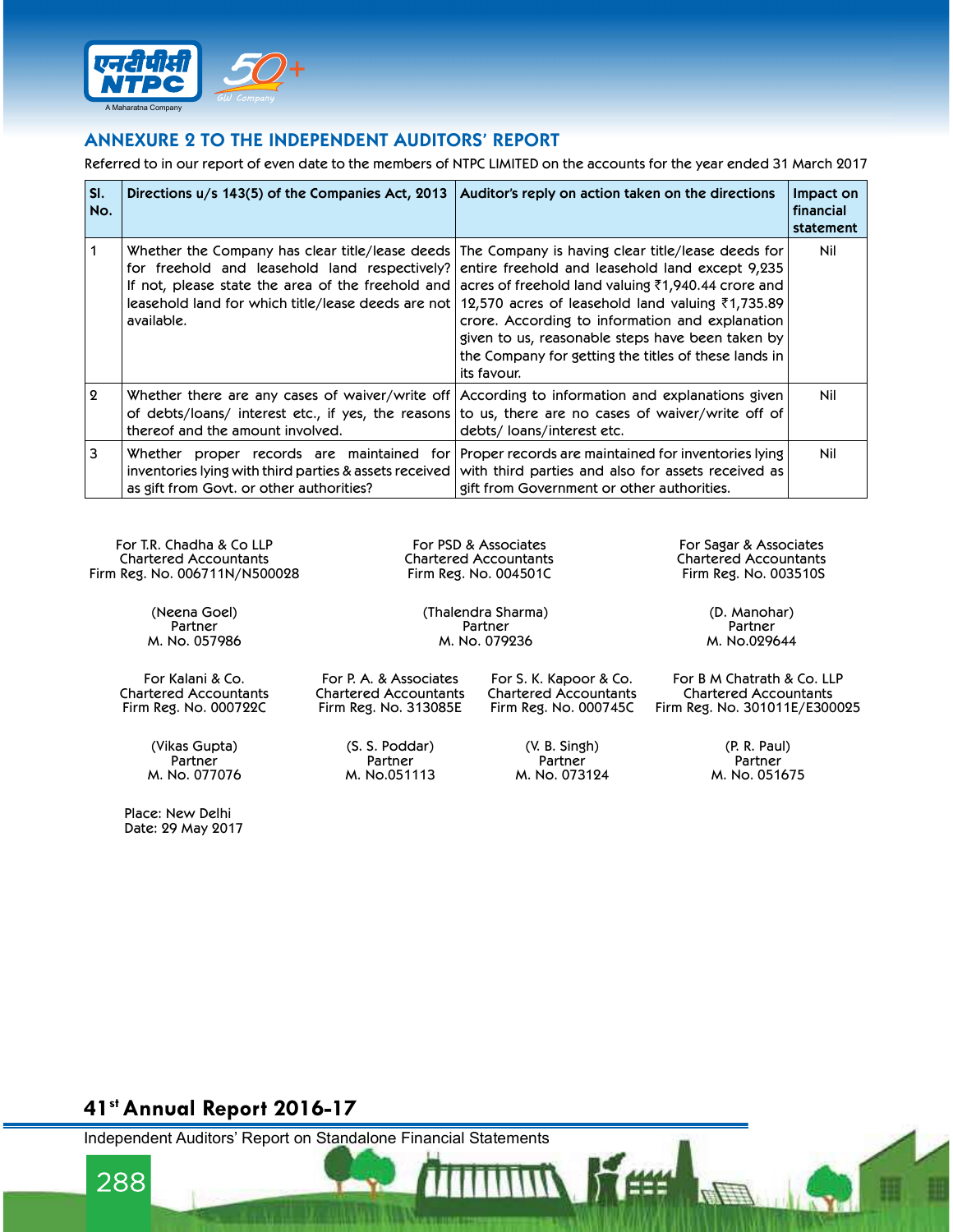

### ANNEXURE 3 TO THE AUDITORS' REPORT

### Referred to in our report of even date to the members of NTPC LIMITED on the accounts for the year ended 31 March 2017

### Report on the Internal Financial Controls under Clause (i) of Sub-section 3 of Section 143 of the Companies Act, 2013 ("the Act")

We have audited the internal financial controls over financial reporting of NTPC Limited ("the Company") as of 31 March 2017 in conjunction with our audit of the Standalone Ind AS financial statements of the Company for the year ended on that date.

#### Management's Responsibility for Internal Financial Controls

The Company's management is responsible for establishing and maintaining internal financial controls based on the internal control over financial reporting criteria established by the Company considering the essential components of internal control stated in the Guidance Note on Audit of Internal Financial Controls over Financial Reporting issued by The Institute of Chartered Accountants of India (ICAI). These responsibilities include the design, implementation and maintenance of adequate internal financial controls that were operating effectively for ensuring the orderly and efficient conduct of its business, including adherence to Company's policies, the safeguarding of its assets, the prevention and detection of frauds and errors, the accuracy and completeness of the accounting records, and the timely preparation of reliable financial information, as required under the Act.

#### Auditors' Responsibility

Our responsibility is to express an opinion on the Company's internal financial controls over financial reporting based on our audit. We conducted our audit in accordance with the Guidance Note on Audit of Internal Financial Controls over Financial Reporting (the "Guidance Note") and the Standards on Auditing, issued by ICAI and deemed to be prescribed under section 143(10) of the Act, to the extent applicable to an audit of internal financial controls, both applicable to an audit of Internal Financial Controls and, both issued by the ICAI. Those Standards and the Guidance Note require that we comply with ethical requirements and plan and perform the audit to obtain reasonable assurance about whether adequate internal financial controls over financial reporting was established and maintained and if such controls operated effectively in all material respects.

Our audit involves performing procedures to obtain audit evidence about the adequacy of the internal financial control system over financial reporting and their operating effectiveness. Our audit of internal financial control over financial reporting included obtaining an understanding of internal financial control over financial reporting, assessing the risk that a material weakness exists, and testing and evaluating the design and operating effectiveness of internal control based on the assessed risk. The procedures selected depend on the auditor's judgement, including the assessment of the risks of material misstatement of the financial statements, whether due to fraud or error.

We believe that the audit evidence we have obtained is sufficient and appropriate to provide a basis for our audit opinion on the Company's internal financial controls system over financial reporting.

### Meaning of Internal Financial Controls over Financial Reporting

A Company's internal financial control over financial reporting is a process designed to provide reasonable assurance regarding the reliability of financial reporting and the preparation of financial statements for external purposes in accordance with generally accepted accounting principles. A Company's internal financial control over financial reporting includes those policies and procedures that (1) pertain to the maintenance of records that, in reasonable detail, accurately and fairly reflect the transactions and dispositions of the assets of the Company; (2) provide reasonable assurance that transactions are recorded as necessary to permit preparation of financial statements in accordance with generally accepted accounting principles, and that receipts and expenditures of the Company are being made only in accordance with authorizations of management and directors of the Company; and (3) provide reasonable assurance regarding prevention or timely detection of unauthorized acquisition, use, or disposition of the Company's assets that could have a material effect on the financial statements.

#### Inherent Limitations of Internal Financial Controls over Financial Reporting

Because of the inherent limitations of internal financial controls over financial reporting, including the possibility of collusion or improper management override of controls, material misstatements due to error or fraud may occur and not be detected. Also, projections of any evaluation of the internal financial controls over financial reporting to future periods are subject to the risk that the internal financial controls over financial reporting may become inadequate because of changes in conditions, or that the degree of compliance with the policies or procedures may deteriorate.

### 41st Annual Report 2016-17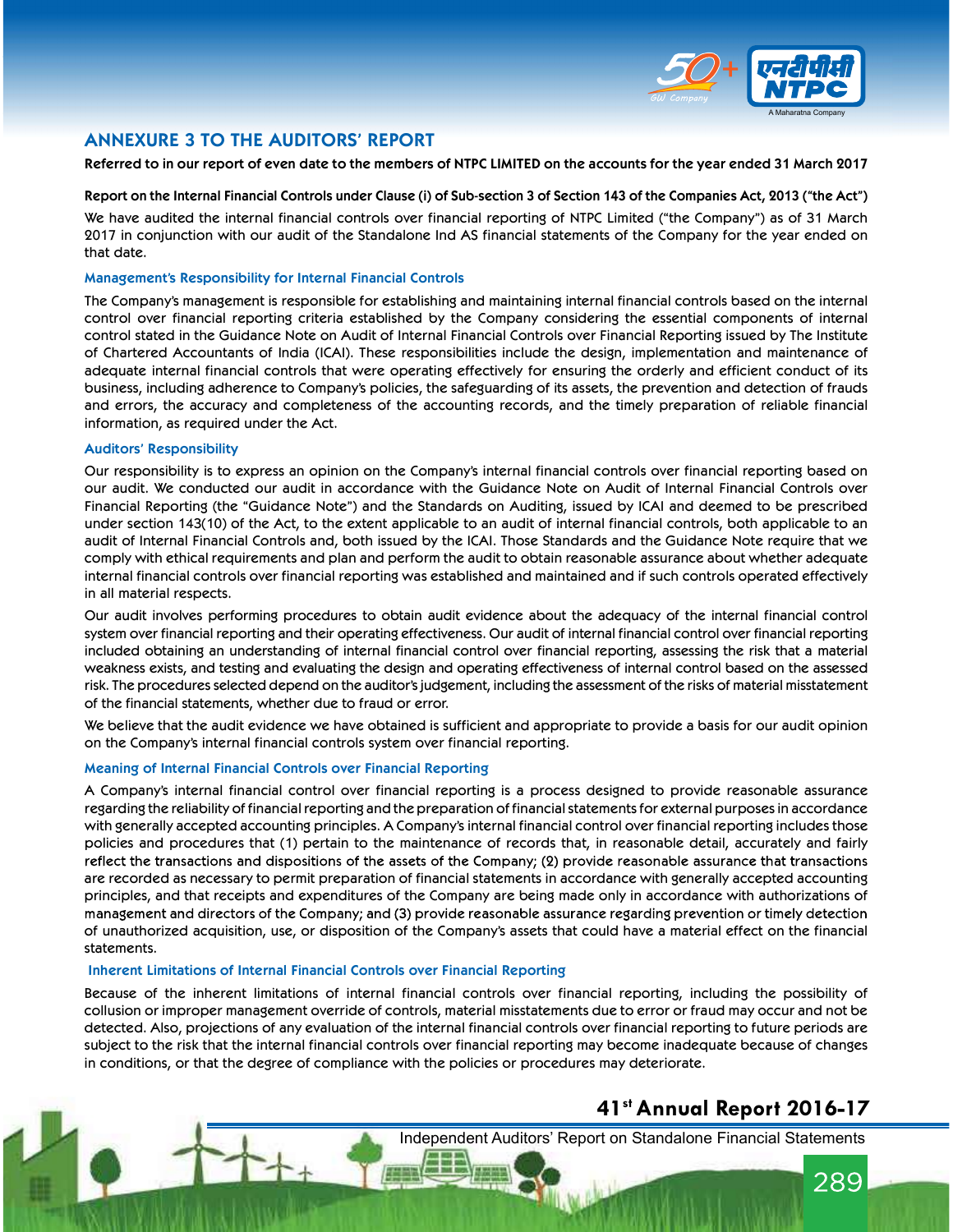

#### **Opinion**

In our opinion, the Company has, in all material respects, an adequate internal financial controls system over financial reporting and such internal financial controls over financial reporting were operating effectively as at 31 March 2017, based on the internal controls over financial reporting criteria established by the Company considering the components of internal controls stated in the Guidance Note on Audit of Internal Financial Controls over Financial Reporting issued by the ICAI.

For T.R. Chadha & Co LLP Chartered Accountants Firm Reg. No. 006711N/N500028

> (Neena Goel) Partner M. No. 057986

For Kalani & Co. Chartered Accountants Firm Reg. No. 000722C

> (Vikas Gupta) Partner M. No. 077076

 Place: New Delhi Date: 29 May 2017  Chartered Accountants Chartered Accountants Firm Reg. No. 004501C

(Thalendra Sharma) (D. Manohar) Partner Partner Partner Partner Partner Partner Partner Partner Partner Partner Partner Partner Partner Partner M. No. 079236 M. No.029644

For P. A. & Associates Chartered Accountants Firm Reg. No. 313085E

> (S. S. Poddar) Partner M. No.051113

Chartered Accountants Firm Reg. No. 000745C

> (V. B. Singh) Partner M. No. 073124

For S. K. Kapoor & Co.

For PSD & Associates For Sagar & Associates<br>For Sagar & Associates For Shartered Accountants

For B M Chatrath & Co. LLP Chartered Accountants Firm Reg. No. 301011E/E300025

> (P. R. Paul) Partner M. No. 051675